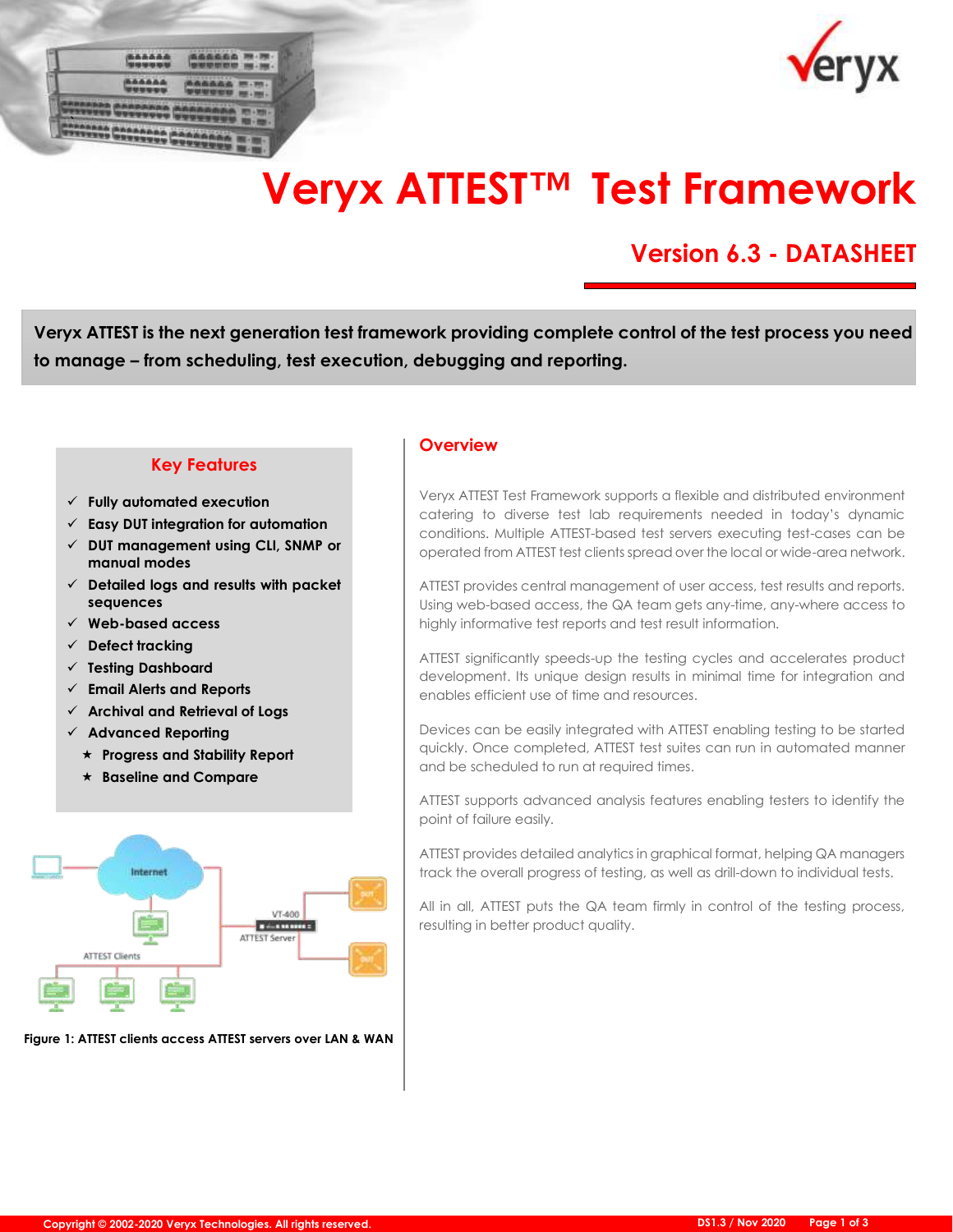



# **ATTEST Test Framework Features**



**Figure 2: Testcase Manager**



**Figure 3: Test Logs**



**Figure 4: Testing Dashboard**

# **Test Management**

QA Managers would need to provide their test engineers with an integrated test environment that provides a quick way of selecting test cases and ensuring that all the test results are recorded for easy analysis and debugging.

#### **Testcase Manager**

ATTEST Testcase Manager provides easy access to view and execute all the test cases. It provides test engineers with detailed information such as the test topology, expected packet exchange sequences and test steps.

Once execution has been initiated, ATTEST provides detailed logs of the test execution along with information relating to packets exchanged with the device under test. On completion of the test, the result of the testcase is available along with the logs and packet sequences.

#### **Result analysis**

Debugging failed test cases tend to be a big challenge without relevant detailed log information and packet exchange information.

ATTEST Log manager facilitates easy location of offline logs and provides packet sequences with timing information for easy debugging. This information can also be made available over the internet for access by remote teams.

#### **Scheduling Test Cycles**

For test engineers who wish to optimize their time, ATTEST provides the facility of scheduling tests outside working hours. For example, all the test cases can be scheduled to run at night and in the next morning, the tester can then focus attention on just the failed test cases.

ATTEST Schedule Manager enables test engineers perform repeated regression testing easily. Test cases can be grouped together to run at scheduled times. While executing, the sequence of test execution can be randomized between different executions to ensure stability of test results.

#### **Defect Tracking**

ATTEST maintains the defect history on a test case basis for easy reference and analysis. ATTEST integrates with third-party defect tracking software, so that the defects can easily be raised in the defect tracking system on a single click. ATTEST provides support for Mantis and Bugzilla defect tracking software by default.

#### **Testing Dashboard**

QA Managers would be looking for a high-level view of test execution progress in a single report for easy review, without having to look through the details.

ATTEST Test Dashboard provides the overall report of test execution in graphical format for the build versions of the device under test.